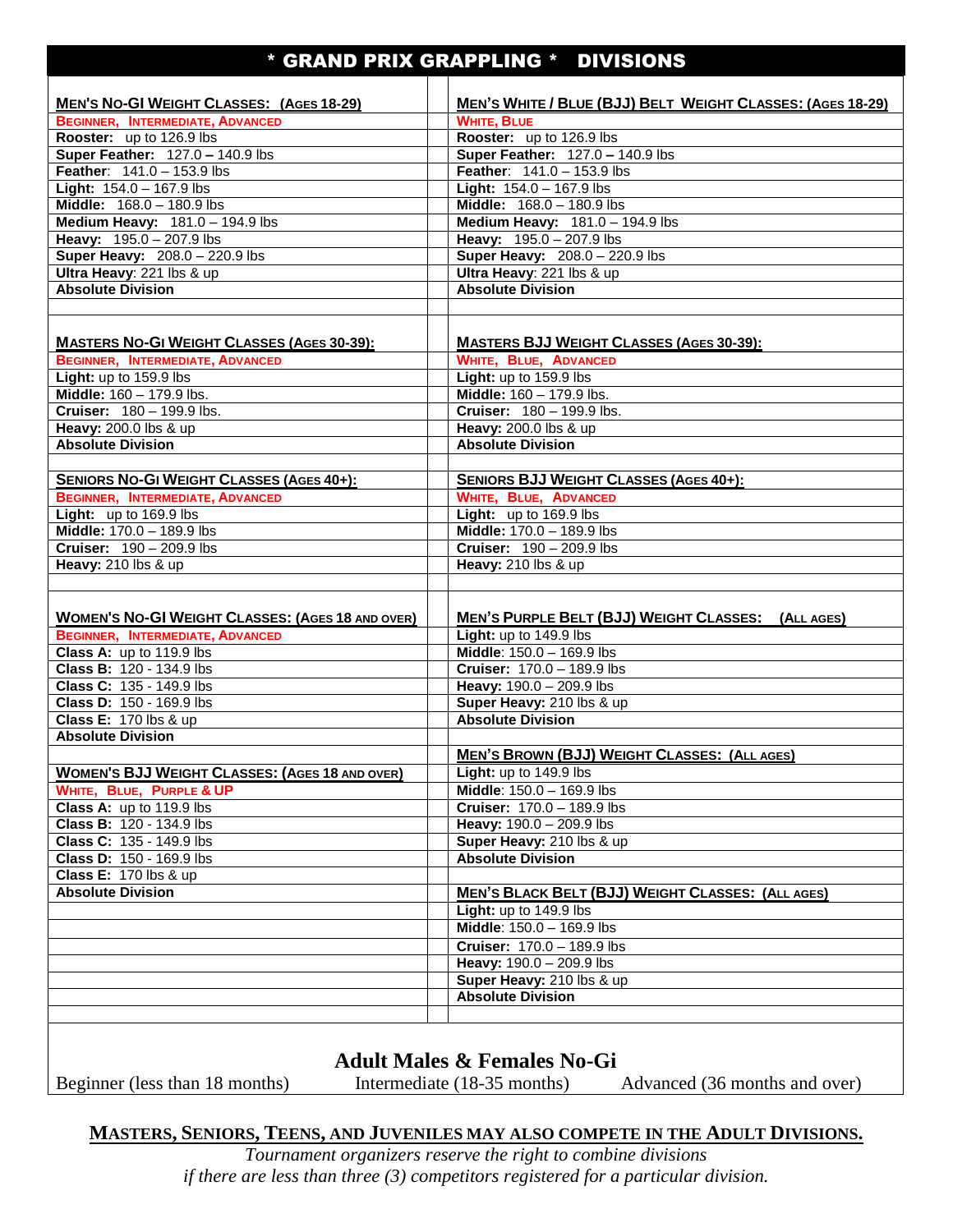| * GRAND PRIX GRAPPLING * DIVISIONS                            |                                                                 |  |
|---------------------------------------------------------------|-----------------------------------------------------------------|--|
|                                                               |                                                                 |  |
| CHILDREN'S NO-GI TINY TOTS (AGE 4)                            | CHILDREN'S BJJ TINY TOTS (AGE 4)                                |  |
| <b>NOVICE, ALL WEIGHTS</b>                                    | <b>NOVICE, ALL WEIGHTS</b>                                      |  |
| NO SUBMISSIONS, ROUND ROBIN COMPETITION                       | NO SUBMISSIONS, ROUND ROBIN COMPETITION                         |  |
|                                                               |                                                                 |  |
|                                                               |                                                                 |  |
| CHILDREN'S NO-GI MIGHTY MITES (AGES 5 AND 6)                  | CHILDREN'S BJJ MIGHTY MITES (AGES 5 AND 6)                      |  |
| NOVICE, BEGINNER                                              | <b>WHITE/GRAY, YELLOW AND UP</b>                                |  |
| <b>Light</b> : up to $49.9$ lbs                               | Light: up to $49.9$ lbs                                         |  |
| Middle: $50.0 - 59.9$ lbs                                     | Middle: $50.0 - 59.9$ lbs                                       |  |
| <b>Cruiser:</b> $60.0 - 69.9$ lbs                             | <b>Cruiser: 60.0 - 69.9 lbs</b>                                 |  |
| Heavy: 70.0 lbs and over                                      | Heavy: 70.0 lbs and over                                        |  |
|                                                               |                                                                 |  |
|                                                               |                                                                 |  |
| CHILDREN'S NO-GI PEE WEE (AGES 7, 8, AND 9)                   | CHILDREN'S BJJ PEE WEE (AGES 7, 8, AND 9)                       |  |
| NOVICE, BEGINNER                                              | <b>WHITE/GRAY, YELLOW AND UP</b>                                |  |
| Light: up to 59.9 lbs                                         | Light: up to 59.9 lbs                                           |  |
| Middle: $60.0 - 69.9$ lbs<br>Cruiser: 70.0 - 79.9 lbs         | Middle: 60.0 - 69.9 lbs<br><b>Cruiser: 70.0 - 79.9 lbs</b>      |  |
|                                                               |                                                                 |  |
| Heavy: 80.0 lbs and over                                      | Heavy: 80.0 lbs and over                                        |  |
|                                                               |                                                                 |  |
| CHILDREN'S NO-GI JUNIOR (AGES 10, 11, AND 12)                 | CHILDREN'S BJJ JUNIOR (AGES 10, 11, AND 12)                     |  |
| NOVICE, BEGINNER, INTERMEDIATE                                | <b>WHITE/GRAY, YELLOW, ORANGE AND UP</b>                        |  |
| Light: up to 79.9 lbs                                         | Light: up to 79.9 lbs                                           |  |
| Middle: 80.0 - 89.9 lbs                                       | Middle: 80.0 - 89.9 lbs                                         |  |
| Cruiser: 90.0 - 99.9 lbs                                      | <b>Cruiser: 90.0 - 99.9 lbs</b>                                 |  |
| Heavy: 100.0 - 114.9 lbs                                      | Heavy: 100.0 - 114.9 lbs                                        |  |
| Super Heavy: 115.0 lbs and over                               | Super Heavy: 115.0 lbs and over                                 |  |
|                                                               |                                                                 |  |
|                                                               |                                                                 |  |
| <b>TEEN NO-GI (AGES 13, 14, AND 15) [BOYS]</b>                | <b>TEEN BJJ (AGES 13, 14, AND 15) [BOYS]</b>                    |  |
| NOVICE, BEGINNER, INTERMEDIATE                                | <b>WHITE/GRAY, YELLOW, ORANGE AND UP</b>                        |  |
| Light: up to 99.9 lbs                                         | Light: up to 99.9 lbs                                           |  |
| Middle: 100.0 - 114.9 lbs                                     | Middle: 100.0 - 114.9 lbs                                       |  |
| Cruiser: 115.0 - 129.9 lbs                                    | Cruiser: 115.0 - 129.9 lbs                                      |  |
| Heavy: 130.0 - 144.9 lbs                                      | Heavy: 130.0 - 144.9 lbs                                        |  |
| Super Heavy: 145 lbs and over                                 | Super Heavy: 145 lbs and over                                   |  |
| <b>Absolute Division [ALL WEIGHTS]</b>                        | <b>Absolute Division [ALL WEIGHTS]</b>                          |  |
|                                                               |                                                                 |  |
|                                                               |                                                                 |  |
| <b>TEEN NO-GI (AGES 13, 14, AND 15) [GIRLS]</b>               | TEEN BJJ (AGES 13, 14, AND 15) [GIRLS]                          |  |
| NOVICE, BEGINNER, INTERMEDIATE                                | <b>WHITE/GRAY, YELLOW, ORANGE AND UP</b>                        |  |
| Light: up to 99.9 lbs                                         | Light: up to 99.9 lbs                                           |  |
| Middle: 100.0 - 114.9 lbs                                     | Middle: 100.0 - 114.9 lbs                                       |  |
| <b>Cruiser: 115.0 - 129.9 lbs</b><br>Heavy: 130.0 - 144.9 lbs | <b>Cruiser:</b> $115.0 - 129.9$ lbs<br>Heavy: 130.0 - 144.9 lbs |  |
| Super Heavy: 145 lbs and over                                 | Super Heavy: 145 lbs and over                                   |  |
| <b>Absolute Division [ALL WEIGHTS]</b>                        | <b>Absolute Division [ALL WEIGHTS]</b>                          |  |
|                                                               |                                                                 |  |

## **Children/Teens/Juveniles**

Novice (0-9months) Beginner (10-18 months) Intermediate (19+ months) *No submissions for ages 12 and under Submissions allowed Submissions allowed*

Submissions are allowed in all BJJ divisions with the exception of TINY TOTS (age 4).

**MASTERS, SENIORS, TEENS, AND JUVENILES MAY ALSO COMPETE IN THE ADULT DIVISIONS.**

*Tournament organizers reserve the right to combine divisions if there are less than three (3) competitors registered for a particular division.*